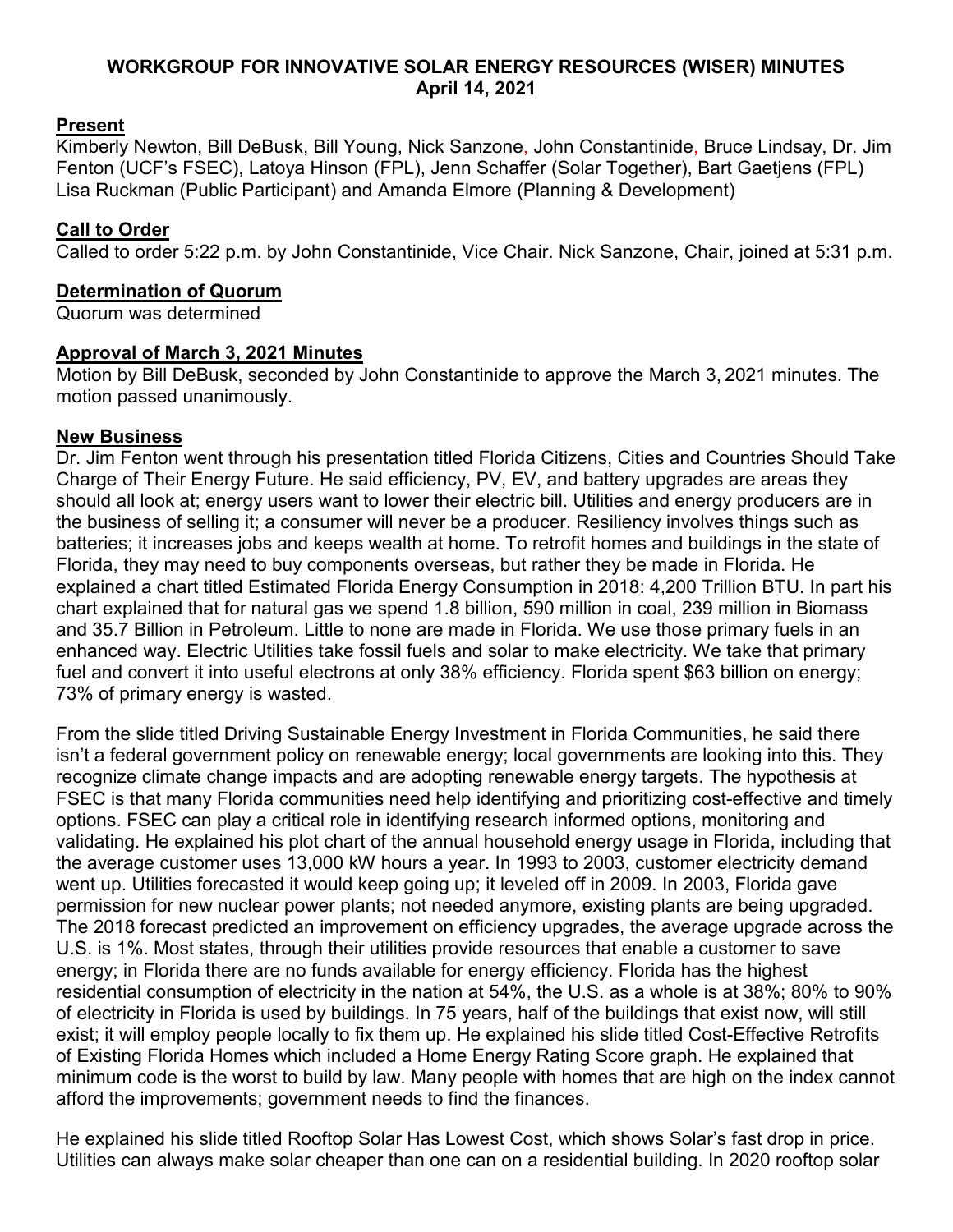is less expensive out of the wall and less expensive than utility solar transmitted and distributed to the customer through the wall. In 2030, rooftop solar is half the cost of utility solar distributed to the customer. He explained his chart of electricity from solar in the U.S. California Utilities has the most solar, their rooftop solar beats every state's utility. Florida is moving up fast, the utilities will probably beat California. His next chart showed the percent of solar electricity for states in ranking order. Florida is at 2.3% and California is at 22.2%, 45% being rooftop. His chart titled Monthly Savings for NET Zero Existing Average Florida Residence, showed the monthly savings the average resident would have if they added 9.5 kW of PV to their roof.

His next chart was titled BloombergNEF New Energy Outlook 2020 Economic Transition Scenario. In part, he said it shows that by 2050 we will move to 69% renewables with 24% being fossil fuels. He explained his chart titled Emissions in the Economic Transition Scenario by Sector, and a Range of Carbon Budgets. He said that if our goal is to meet climate goals, we have to do much better. His next slide of Bloomberg's New Energy Finances Forecasting, he said explains how we could get there. The chart shows the electricity demand, NEO climate scenario for 2015 to 2050.electrification. Regarding his next slide on clean energy jobs, he said energy efficiency continues to lead the clean energy sector in total number of jobs. When there are 1000 people installing solar, 80 of those are working for utilities; the others are on a roof as every roof job is custom. In Florida the total clean energy jobs are twice as that of agricultural jobs and three to one for fossil fuel jobs.

The next few slides illustrated how FSEC can help with municipal building energy audits, solar feasibility studies, energy-efficient affordable housing, energy resiliency, STEM energy education, workforce development, model codes and standard development. He said they have conducted municipal building energy assessments for several local governments which identified opportunities for increased energy efficiency. Solar isn't needed on the roof of an energy efficient building; solar may be cheaper than doing efficiency things. Batteries are very expensive; the smallest that will get the job done is best. Efficiency measures should always be done; some will be cost effective today and others will be in the future. He recommended doing a few buildings well rather than a little bit on many buildings. Once efficiency opportunities are identified, they can provide feasibility analysis for solar energy to offset utility electric consumption. For residents, the calculation is easy as there's a fixed energy charge. Most bills for County buildings have demand charges and different rate structures. The goal may be to lower the peak demand, but it depends on when that occurs. If the sun isn't shining, adding more solar won't lower the peak demand; that may be where storage comes into play. Making buildings more energy efficient will work for all those things. He said low income and underserved populations are most vulnerable to energy disruptions and energy price increases; providing energy efficient residences is paramount to community resiliency and sustainability. Local government can enable this through weatherization assistance, property assess clean energy, community development block grants, state house finance programs and affordable housing policies. In 2008, with the support of leadership of the state energy office and most electric utilities Florida, they were able to install solar energy systems with battery backup on over 100 schools which would run a few classrooms. He said STEM energy education includes K-12 activities, some in concert with utilities. He said workforce development includes NACEP certification training for solar installers, workshops associated with government, building code officials and training for people to do home ratings. He said his FSEC staff serves on committees associated with building codes and standards; Florida being one of the leaders in increasing its efficiency in building codes.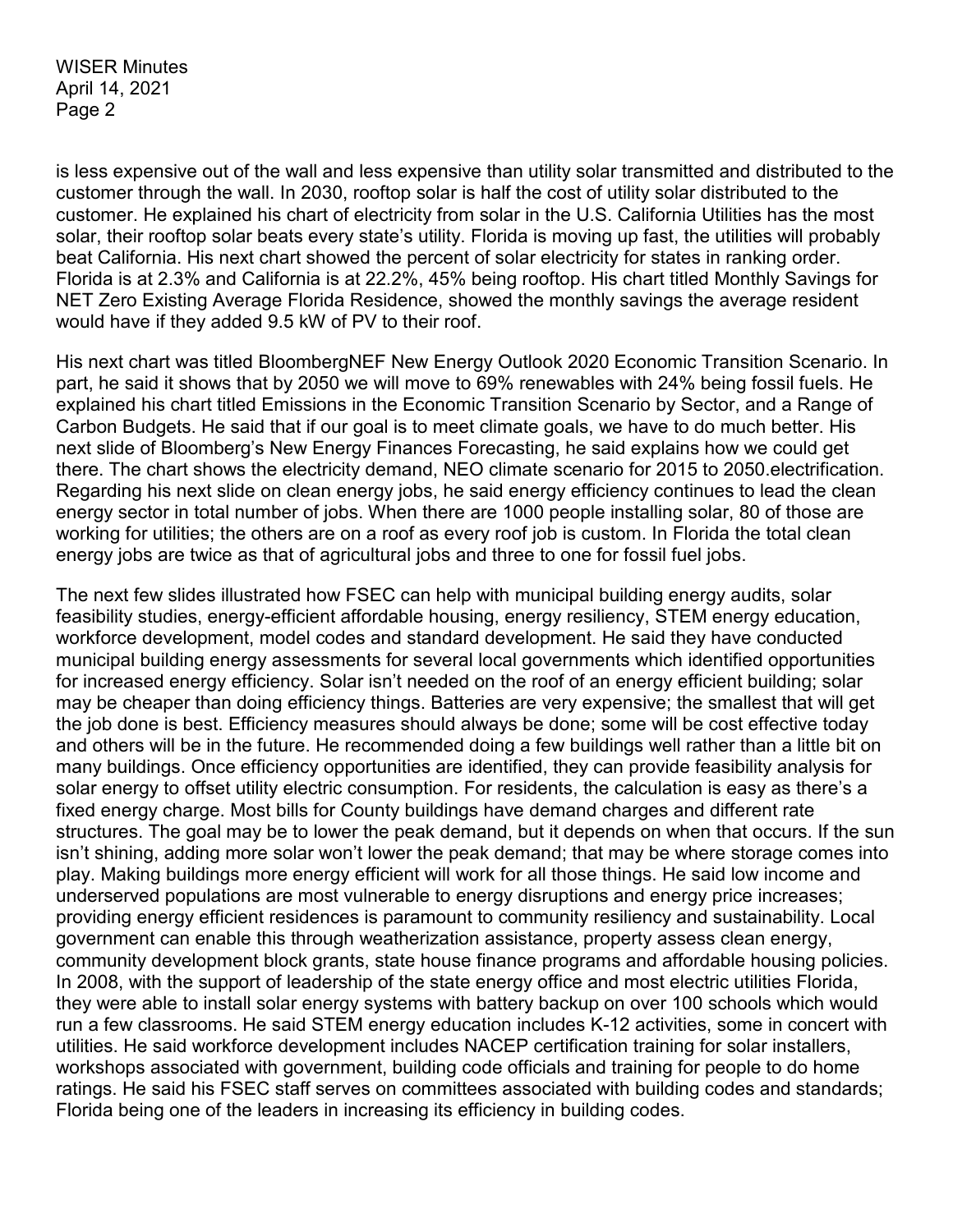His slide titled Vision for Florida suggests spending little to no funds on imported primary fuels. To achieve 100% renewables, he listed building energy efficiency improvements, utility and rooftop solar, energy storage, smart-charging electric vehicles (V2G), and demand response. To achieve resiliency, both utilities and customers must be empowered to achieve 100% renewables.

John Constantinide referred to the slide regarding residential cost of solar compared to the utility cost of solar, where bills are mentioned. He asked Dr. Fenton if he incorporated capital cost, because payback in part is attributed to capital cost. Dr. Fenton said yes, he uses the levelized cost of electricity, you can understand what is paid out of the wall, for a sense of per kW hour. Later he uses monthly savings. To calculate the levelized cost, he takes the lifetime and cost of the powerplant over 20 years and calculates the amount of electricity anticipated over the same years; take the total amount of electricity divided by the total amount of dollars. John Constantinide asked if FSEC had provided energy management services to municipalities before. Dr. Fenton answered no, they can offer audits, recommendations and data, help with research activities and bring in help from the DOE. John Constantinide clarified optimization rather than utility management. Dr. Fenton said having done an audit, they'd be able to provide the most cost-effective ways to spend. Bill DeBusk said he saw that the cost of solar on roof went down from 2020 to 2030, but the cost of utilities from solar went up. Dr. Fenton said no, their cost of solar went down but the cost of their transmission distribution went up. Renewable energies are getting cheaper every year; utilities do a good job with it, including promoting electric vehicles.

Nick Sanzone said he said he wanted to make sure the tax credits information was solid. He asked if there were credits for the County. Dr. Fenton said the County isn't eligible for the income tax credit; the person that installs the solar gets the income tax credit and would lease to the County on a monthly basis. The County wouldn't make as much profit, but wouldn't have as much expense up front and they may split the tax credit. Nick Sanzone asked where they were with the efficiency vs. cost curve for battery technology. Dr. Fenton replied that if you want to get a battery, buy an electric car. To use a battery for energy storage, requires an audit on the building for efficiency and demand charges. Nick Sanzone said it sounds like he is recommending using electric vehicles, and in an emergency, using them as vehicle to grids. Dr. Fenton said Palm Beach has done that with school busses; City governments should be talking to school districts. He said we have approximately 18,000 school busses in Florida; it would be cost effective get rid of them in the next five to six years. They aren't used during the Summer, utilities could use them for mobile energy storage, moving them to places without power that has solar. Fleet transition will save money today on lifetime cost.

Latoya Hinson said she is an Energy Services Consultant with FP&L, joined by Rob Wisley, Jenn Shaffer, Danny Wong, and Bart Gaetjens. She won't be discussing rates, the client advisor to the Brevard County account would be handling that in a separate session. Her presentation was shared on screen and will give an overview of Solar Together and Guaranteed Energy Services Contract. She said Brevard is an FPL customer; they are made up of a conglomerate of Nextera Energy Resources, FPL the utility company and Gulf Power. They are the nations third largest electricity utility with over 26 years of experience in the energy services business. She said they have never missed a savings guarantee; over 60% of their customers repeat business with them.

Jenn Shaffer said FPL launched Solar Together last year. They serve 35 counties, have 9,000 employees, produce 27,000 MW of generation, have 5 million customers, service half of Florida and recently acquired Gulf Power. It's a community solar program that leverages their ability to build large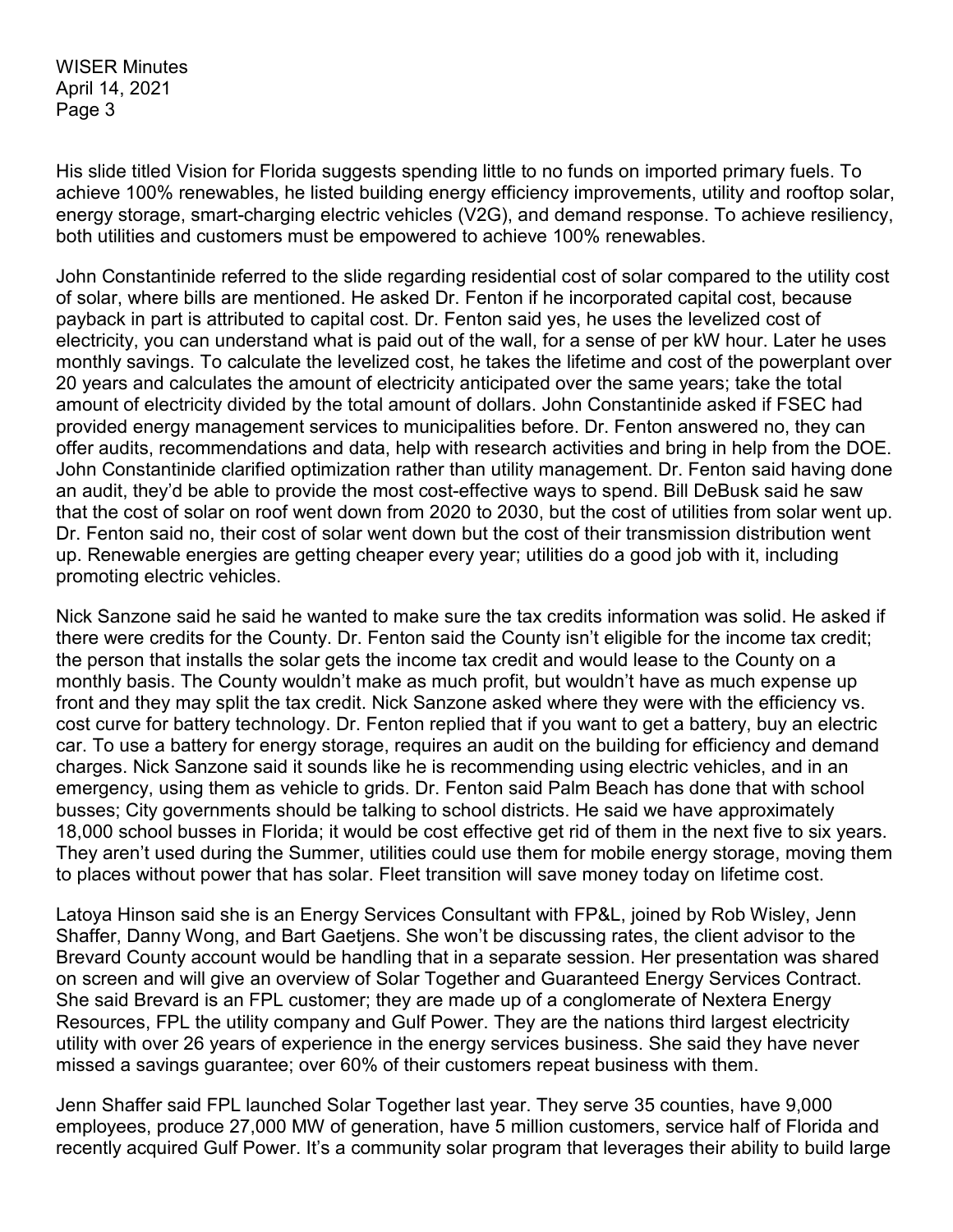scale solar energy centers in FPL's service territory; they have 37 operating sites and 2.5 GW of solar energy. Slide pictures represented 74.5 MW solar energy centers, each generates enough power for 500,000 homes, covers 500 acres and has about 330,000 solar panels each. Brevard County has three facilities, Palm Bay, Kennedy and Barefoot Bay and is also home to a 2010 facility. She said community solar programs allow customers to come together and purchase a piece of a solar energy facility. They have taken the model of community solar that exists in many areas across the country and bring it to Florida in a way that is structured to work in our unique regulated environment.

She said the program offers convenience, flexibility and savings for all customers including County entities, universities, hospitals, home owners and renters. It allows subscriptions for a fixed fee to a share of a large-scale solar energy center and bill credits associated with actual solar generation. They estimate a payback around year seven with no upfront costs, no long-term contract and the subscription is transferable. There are no maintenance, operation or insurance costs. She explained a slide showing a 5-kW subscription example illustrating that a 5 kw subscription costs \$6.76 per kW, \$33.80 monthly, that 5kW with typical weather would produce 950 kWh solar energy, crediting an electric bill at a rate of 3.4 cents, \$32.34 monthly. In the example the \$33.80 is a fixed monthly cost, credit is paid based on the amount of solar produced in a month and the 3.4 cents will grow a little every year allowing the subscription credit to grow with it. She shared a bar graph showing the estimated bill impact. She reminded that the sun has to shine for solar to produce. The County subscribes to 26 MW, approximately 85% to 95% of electricity usage; electing to retire the renewable associated energy certificates in order to claim that portion of electricity is from a renewable source.

Latoya Hinson shared a slide that illustrated O&M costs and savings over time. FPL has a group dedicated to administrating utility energy saving contracts. Specific to Florida, there's a contract that is authorized under Florida Statute 489.145 which reads, "The Legislature finds that investment in energy, water, and wastewater efficiency and conservation measures in agency facilities can reduce the amount of energy and water consumed and wastewater produced and produce immediate longterm savings". The statute provides state, municipal, and educational agencies a mechanism to implement energy related technologies with a mix of funding options to include the savings realized from installed measures. She shared a diagram that showed the typical conservation measures they do in their audits and assessments including solar and renewables, thermal storage, H-VAC lighting chillers and water conservation. It shows what is included in authorized slated measures that can be implemented under the statute. She said they recommend a mix of measures for any project which allow lowering energy consumption before or in parallel to applying renewable technologies. Combining long and short-term paybacks results in cost effective projects. She shared a chart that illustrated short term and long-term paybacks. Bundling ECMs with a variety of paybacks delivers the most cost-effective project that could fit the required time and budget goals. She shared a chart that listed a variety of customers that they work with; currently they're working on a project at four campuses of Eastern Florida College. She said their scope of services provides everything needed to implement a turn key energy savings project, including, design, engineering, construction, planning, consulting, training, measuring, marketing and public communication.

Amanda Elmore asked Latoya Hinson that the presentation be sent for public record and confirmed that the footer, proprietary and confidential, was not in effect for this purpose.

John Constantinide asked, regarding the County's subscription to the 26 MW, if it creates a specific rate, are they going to be aggregated with the Solar Together program, being a large entity with much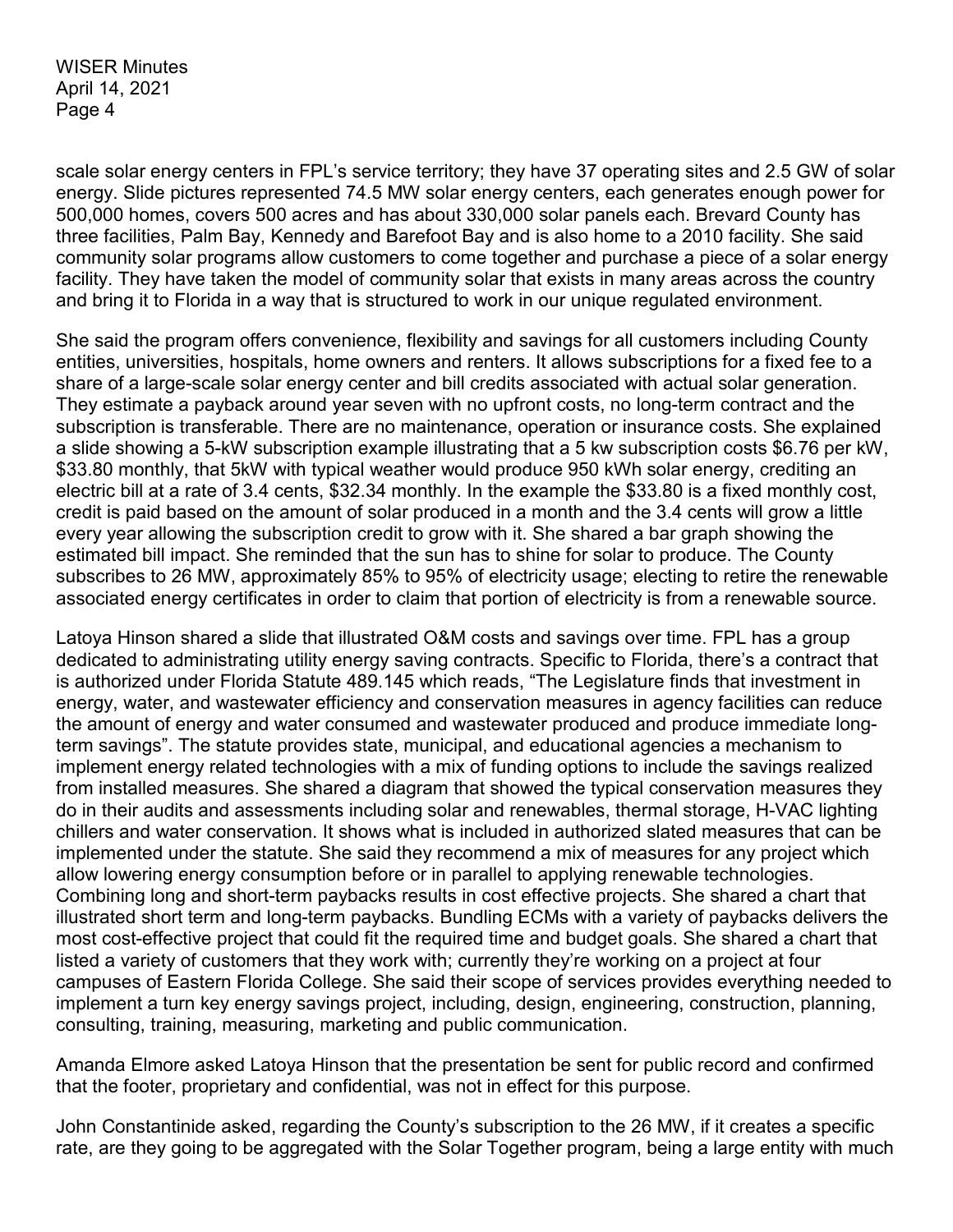invested in the program. Jenn Schaffer replied, it works the same regardless of subscription size. Each metered account will be enrolled in the program, each given a portion of the 26MW subscription, each will be charged for the subscription and receive credits. There's not a different electricity rate, the program is an add on, which allows you to see the cost and benefit of the program as individual line items; a kilowatt hour credit would change the usage.

John Constantinide asked, regarding the performance contracts package, if design, construction, measurement and verification could be done without the audits and site walk throughs. Latoya Hinson said the audit would be a part in order to assess what the true savings would be. John Constantinide said in a typical audit, an energy conservation measure would be identified, and asked if another entity such as the County itself conducted the audit to identify measures, but doesn't have the capital, could they have another entity such as utilities complete them. Latoya Hinson yes, they will work with the customer, previous research is considered. It's important to do their own analysis for accuracy.

Bill DeBusk asked what causes the monthly credit to go up over time. Jenn Schaffer answered that part of the program as approved by the commission, established the credit rate and escalation factor. Underlying the credit rate is an estimate of avoided fuel costs; as more solar is put on the system, they use less fossil fuels which is represented in that cost.

John Constatinide said the avoided fuel costs are higher than the depreciation of the solar equipment, maintenance costs and any depreciation; the value of equipment goes down over time. He asked if the fuel costs are that high to overcome that. Jenn Schaffer replied that the cost of the solar they are building, O&M and depreciation, is being recovered through the \$6.76 subscription charge, it goes down over time due to levelized cost of capital investment. To clarify, John Constantinide said the fuel costs are there, but the subscription also overcomes that cost. Jenn Schaffer said initially there's a cost to be in the program and over time, the credit will grow to offset the cost. Its not much different than if you had done your own rooftop; having a big capital cost upfront, to save money over time.

Bruce Lindsay said Brevard Schools looked at the program and thought the pricing was inappropriate. The 5-kW example is residential and they are all commercial with significantly lower rates, a discount of 13%. They couldn't see how to pay 3 to 5% more just to say they are green. He said he asked FPL to look at commercial rates, as this program isn't designed for municipalities and school districts. Bruce Lindsey said Solar Together is a great program but needs to be adjusted for commercial. He said regarding performance contracting, you can get very low interest loans for long times and pay for things that don't make a three-year payback. He asked, for work with counties, what were the interest rates and loan lengths. Latoya Hinson answered that they are working with counties and municipalities across Florida. Each financial situation is different; she said Rob could speak to the different interest rates, she thinks it is 2 to 3%. Bruce Lindsay said he hoped to hear about their program on biodiesel shared with municipalities. Latoya said she isn't familiar with it but could follow up with that information. John Constantinide said a follow up will be to look at bio-diesel.

Nick Sanzone asked if they could talk with FPL regarding commercial or County rates. Latoya Hinson said yes, they are waiting approval from the Public Service Commission; they are holding several meetings with the County to see what it may look like. Nick Sanzone asked to confirm that Brevard County is involved in the 2020 Solar Together program. Jenn Schaffer said yes, they preregistered in January 2019, for 26 MW. Nick Sanzone asked if there were plans to release another call for the program as it is full. Jenn Schaffer said yes, the program as approved by the Commission is 25%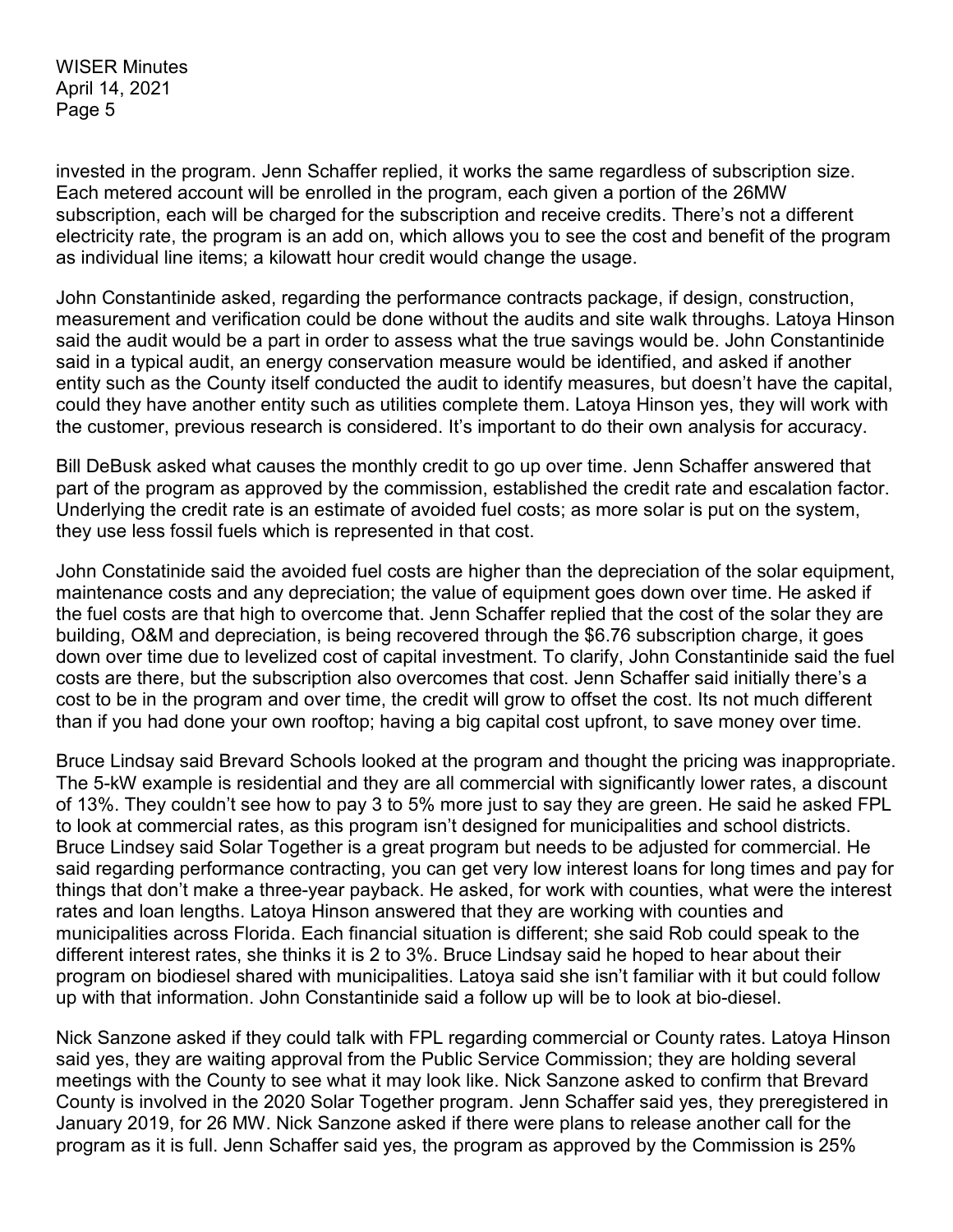residential and 75% commercial & government industrial accounts; the commercial and government i accounts are full. They're evaluating when a second phase can be brought to the Commission for approval. Nick Sanzone said the farms built are predominately on land and asked if there's been discussion about floating solar as part of the program expansion. Jenn Schaffer replied that they have a floating solar installation on a Miami airport lake; they are testing that technology and researching its viability on a larger scale. On water, a different set of maintenance criteria is considered. She said if they can find a way to make it work, will save customers money, and continue to provide affordable clean energy, they will pursue it. Nick Sanzone said, he supports floating solar, the County has many lakes and ponds and there might be a potential for partnership.

Dr. Fenton asked, if a commercial customer purchased enough solar to get their energy bill down to zero, what happened to their demand charges. Jenn Schaffer said the program's design would require a subscription of more than 50 times what is needed to take it to zero. It's meant to save money, not eliminate consumption; you can only subscribe to what your energy use is.

Nick Sanzone asked if there was a potential for assisting with the smart infrastructure to reduce the demand charges. John Constantinide said the best way is through battery storage remote control. FPL used to have a program that is being phased out, the CIOC, a load control program, an agreement where FPL can request an entity to reduce load from the grid and in exchange, provide a specific rate. Bart Gaetjens said it had been a closed rate for a decade or two. They still have the load control program, it's a commercial industrial load control that had been a closed rate. John Constantinide asked if the load control program was offered to any entity. Bart Gaetjens replied they have load control programs for air conditioners and pool pumps. John Constatinide said that is one method that would assist with demand charges. The other is battery storage or thermal storage which works with refrigeration and air conditioning. For air conditioning, you accumulate thermal storage with an ice container when rates are low and use it in the day when they're higher, reducing load from the grid but still maintaining the needed air conditioning load. Alternatively, battery storage to reduce electric consumption could be used; large batteries would be needed depending on the load, maybe in residential settings. That would reduce load for a certain amount of time, this depending on a buildings load, so an audit should be done. Measures can be a part of a performance contract. For instance, FPL energy services may provide that and rebates because it's in their interest to offset that load, to not need a larger infrastructure and it lengthens the integrity and life of the infrastructure. Load control from an electrification standpoint is very important. Brevard Public Schools had done thermal storage as have other entities; batteries will be another method of controlling that load. Bart Gaetjens clarified that the schools and others doing thermal storage, are on the time of use rate.

Bruce Lindsay said Brevard Schools has over 20 ice plants; its an effective way to control demand. They can do that because they have tight occupancy times. They should look at FPLs seasonal demand time of use rate; the discount involves shutting air-conditioning down at 3 p.m. all summer long. Turning it on would result in a monthly demand charge. He said a question for the County would be, could they set their times like the schools do from 6 a.m. to 3 p.m. during the Summer months. It's a 10% reduction in demand charge. Nick Sanzone said they should mention that in their report. John Constatinide said, in an occupied building where ventilation, not air conditioning, is required by code, it may not be possible. Reducing climate control by one hour in areas such as warehouses, may be a way to pursue savings. They should look at building usage and occupancy.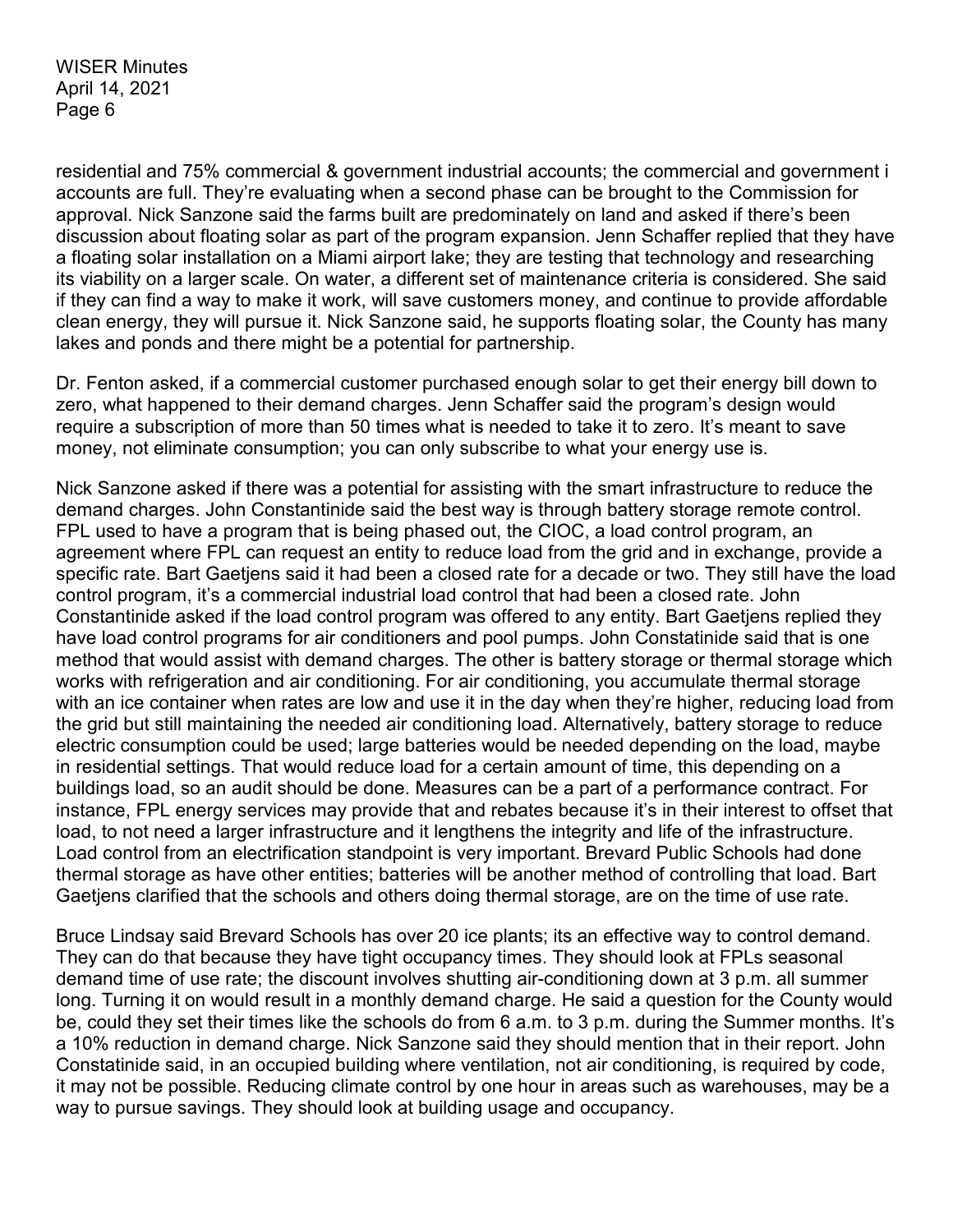Bill DeBusk asked if Brevard County's contract for 26 MW covers all of Brevard County's needs. Jenn Schaffer said based on current usage it is between 85% and 95%. John Constantinide said, the fact that capacity is being requested by the County can be a good thing. Capacity doesn't mean there's a strategy or path forward. Interest by the County to get capacity would shift their strategy; instead of starting at ground zero they could start at a more advanced point. He said this is different from the charge given by the County Commission, but as things evolve, the workgroup might evolve the charge. Bill DeBusk said he isn't sure you can ask for more power than you are using.

Lisa Ruckman said she understands that with Solar Together, you decide ahead of time how much the amount will be; it's a fixed amount during the whole time. She asked, if the County makes their buildings more efficient, needing less energy than the initial contract, what happens then. Jenn Schaffer replied that other municipalities and commercial customers are tackling their sustainability initiatives, efficiency being a big part of that. Many retailers opted for a 75% subscription versus higher because they are going to tackle energy efficiency. They will look at annual usage and subscription and if there is an excess of 115%, the subscription could be reduced.

Bart Gaetjens said the Brevard County Commissioners voted five to zero to join the Solar Together program. Nick Sanzone asked if there was an end date to the Solar Together agreement. Jenn Shaeffer responded no, it is a live program as long as there's a tariff. Nick Sanzone asked if there was a potential to renegotiate for more or less power or different rates. Jenn Schaffer said there's no program contract. The County preregistered and committed to being in the program for one billing month. They can exit or decrease the subscription at any time and increase the subscription annually.

Nick Sanzone thanked the presenters and said they will follow up with more questions by email.

#### **Old Business**

Bill DeBusk said that Solar Together is great, they probably have as much as they want. Nick Sanzone said what they have is right, all goals are still addressed. They have the opportunity for electric vehicles, an Energy Manager and options for solar. Bill DeBusk said the demand rate is a big deal. John Constantinide said the Energy Manger should focus performance contracts, performance opportunities, energy conservation measures, ways the County can get that payback, demand rates, load control and revolving fund options that in turn pays for the position and staff, the County getting that payback. That allows for keeping the jobs and moving ahead with other projects; with inflation the savings aggregates. They can continue with what they have, refine it and be more aggressive.

Kimberly Newton asked if that opened up room to concentrate on storage in the form of a fleet and weatherization programs. Nick Sanzone said it could be expanded. John Constantinide said integrating the concept of electric fleets with energy storage, is powerful; it could be put under a performance contract. For example, the vehicles would be purchased as electric fleet and energy storage. During the peak times, the electric vehicles can offset power and reduce load, saving money on the peak demand charge. The payback comes through load control measures for those vehicles. For the rest of the time, they charge up and can be used as vehicles. It's a matter of getting to the point where the load control can be increased to eventually use that money to pay for the electric vehicles. Nick Sanzone said they should note that there's a floor; there will always be some peak demand charge. John Constantinide said they key is to look at the savings, which will go toward the payback. It's a creative use of an energy conservation measure to look at a non-facility asset to support a facility; because they are looking at electricity consumption. Bill DeBusk said, all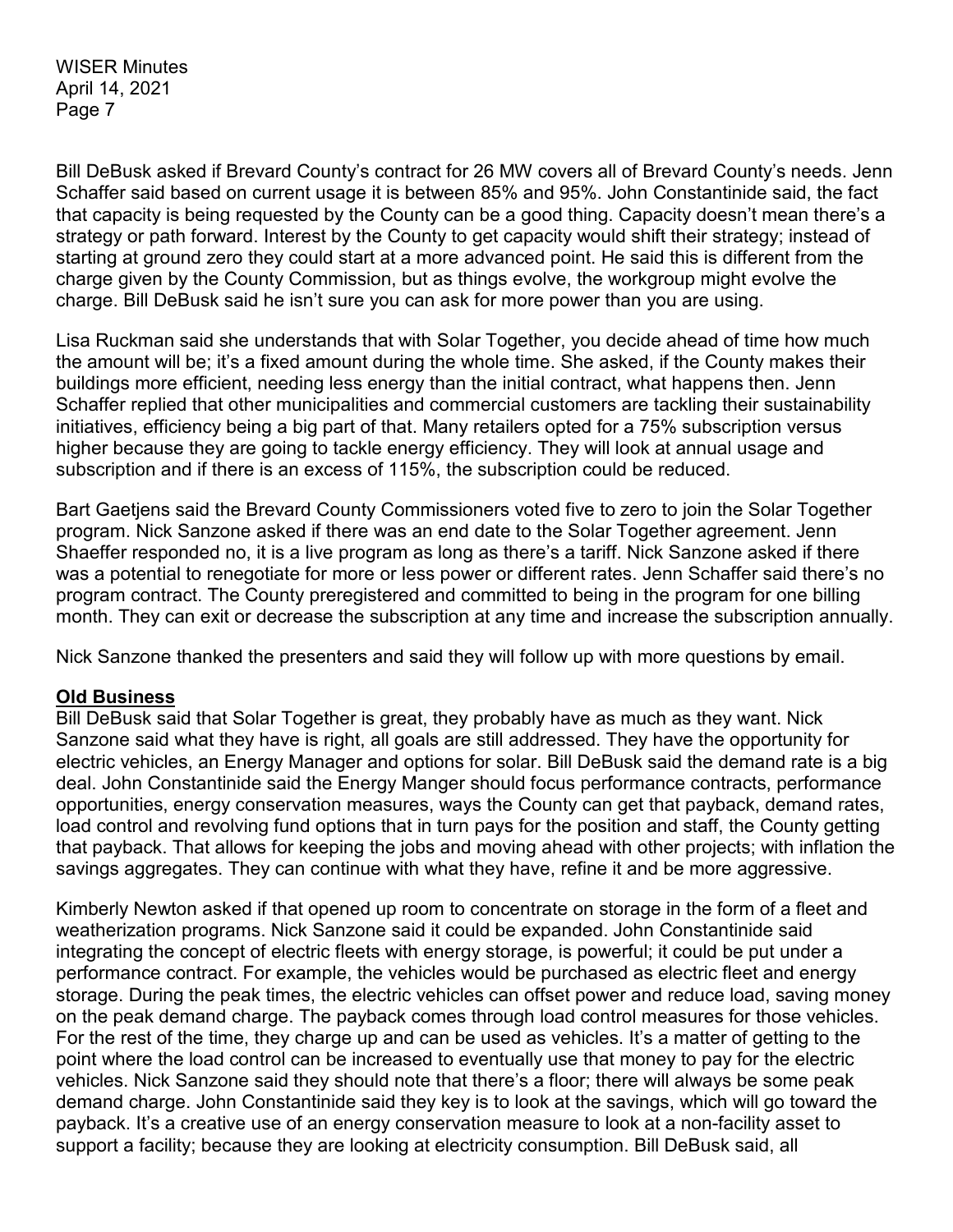Volkswagen vehicles will be built with V2X capability. Nick Sanzone said they can give examples of vehicles, but the Energy Manager will do the research and maybe piggyback on other contracts. John Constantinide said it makes sense that FPL does their own audits. The Energy Manager may need to farm out some things to FPL or FSEC; allowing him or her to focus more on what has to be done by the owner. FPL Energy Services looks at contracts, FSEC may look at grant opportunities. The Energy Manager would review those applications, but the heavy lifting could be done by FSEC. That type of staff augmentation could allow for a bigger office without requiring the bodies.

Nick Sanzone said by next meeting they should have their final draft. Bruce Lindsay read on page 22, transitioning vehicles to natural gas is not recommended. At the Port, all cruise ships are being converted to Liquid Natural Gas (LNG). At the Space Center, SpaceX and Blue Origin have developed rocket engines that run on methane. He recommends they don't say anything bad about natural gas. Bill DeBusk said many use it as a means to close the gap between energies. During production and transportation, natural gas weakens the atmosphere. We are close to going full electric with vehicles. Bruce Lindsay said Brevard County is focused on two major industries, cruising and space travel. There will be an LNG plant in Titusville. All County and Port Commissioners are on this 100%; they should endorse that. He said he doesn't want to disparage natural gas; it's a great bridge fuel, much better that what is used currently. Bill DeBusk said, its controversial, they can't use natural gas forever and get out of the global warming problem. Bruce Lindsay said for zero carbon, that's right; its better than burning oil or kerosene. He said he doesn't want to paint our Commission into a corner. Nick Sanzone suggested this language; transitioning vehicles to LNG is acknowledged as a path to energy independence and is a stepping stone towards the future they are outlining; there are potential issues and benefits with LNG. Bruce Lindsay said the reason LNG is viable now is because of fracking. The LNG to be used on a cruise is coming out of Elba Island near Savannah. They built a tug to haul a million gallons; it will fuel two cruise ships for a week. They are talking about using LNG for all maritime activity; immediately for car carriers through the gulf. He said Florida East Coast Railroad converted 24 locomotives to burn 80% natural gas; shipping LNG containers to Jamaica and Cayman for power generation. Nick Sanzone asked if the impact of an LNG spill is less than a crude oil spill. John Constantinide said natural gas is the cleanest burning fuel; it does have a foot print, but much less. Nick Sanzone said they should mention the way it's harvested, as there's an impact and asked about the impact from fracking. Bruce Lindsay said most fracking is in the Appalachians and Texas. Nick Sanzone said they should be listed as stepping stones, outlining the impact. Bill DeBusk said the whole section could be reduced to the last paragraph as electric vehicles are on their doorstep now. Kimberly Newton said the acceleration rate of the tech is catching up and intervening before these other phases need to be implemented. John Constantinide said natural gas is most effective with shipping and transport not County infrastructure or citizen services; natural gas resources used for transport was an economic decision; the County's function is different and can easily be addressed by electrification. He suggests they say natural gas is good in some areas but the County has an opportunity to go straight in because the technology is already there.

Bill Young said he does solar and alternative fuels such as natural gas and propane. He said he agrees with Bruce in that there are some vehicles that haven't been proven technologically advanced to be electric yet, may be 10 or 20 years away from it. If it will take that long, there needs to be something in between. All technologies have their issues. He supports mentioning natural gas is viable for the applications that fit it until technologies are advanced. John Constantinide said it may be up to the Energy Manager to look at the options related to electric vehicles and load control; and where it may be cheaper to use natural gas for now. Nick Sanzone said they could edit these things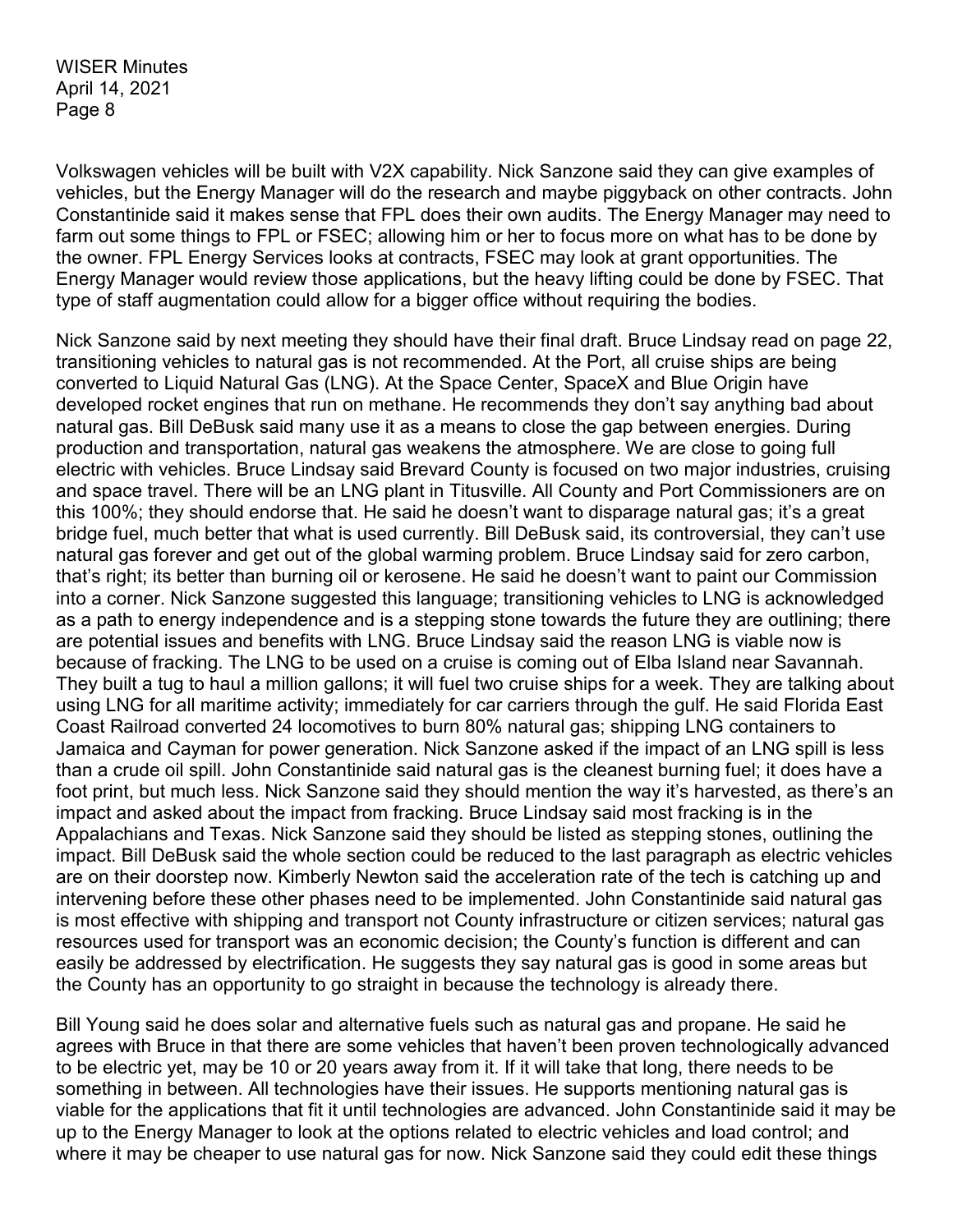into a smaller section, outlining alternative fuels and what's happening regionally and offer that more information is available in an appendix or website. Bill DeBusk said he didn't include hydro technology and wind because neither are practical for Florida. Kimberly Newton said they are examples of innovations that are catching up. Nick Sanzone suggested it be mentioned in an appendix. Bruce Lindsay said this is a tool for them to use with constituents and for educating the Commissioners. Kimberly Newton asked if they were requesting that there's a commitment made to a transition goal date. John Constantinide said, they may need to tell them to commit to certain benchmarks. Kimberly Newton said there are several bills sitting in legislation that are transition goals for the state; for them not to mention that is negligent. Bill DeBusk said it is mentioned; page 12. Bruce Lindsay said that Solar Together is a 4.1% increase in cost, which should be mentioned. Bill DeBusk said the costs are in the document. John Constantinide asked about including his spreadsheet on solar calculations in case the County decides to build their own infrastructure. Bill DeBusk said it's included. Kimberly Newton asked who would be hiring the Energy Manger. Amanda Elmore said, if its going to be in the Public Works Department, that Department Director would be responsible. They would make the Department recommendation; the decision would be that of the Commission or County Manager. John Constantinide asked if the length of the report was better or do they need to reduce it more. Amanda Elmore suggested reducing it by half. Bill Young questioned the solar industry not being listed as a partner under goal two. Nick Sanzone said that the list should be added to and put in the appendix.

#### **Topics and Resources for Next Meeting**

Amanda Elmore said she sent the WISER Board two emails that were shared by Bruce. She asked if a quorum of four is appropriate for in person meetings.

Motion by John Constantinide, seconded by Bill DeBusk to reduce quorum to three. The motion passed unanimously.

Amanda Elmore confirmed with the Board members that the next meeting will be on May 5, 2021; it will be in person. Nick Sanzone said that each Board member should email their document changes to Amanda by April 30, 2021. She will get them to the Board members Monday morning after.

John Constantinide said Bruce sent an email about WISER supporting Florida Tech for a U.S. Department of Energy (DOE) Industrial Assessment Center grant. He said that the DOE has an Industrial Assessment Center that provide grants to universities for free energy audits for industrial and high-end commercial companies They identify energy conservation measures for owners to pursue. They are expanding it to commercial entities. Their role would be to vouch for them and pass their information to interested entities. He asked Amanda who would sign the letter if they were to approve having WISER support Florida Tech pursuing a U.S. DOE grant. Amanda Elmore replied that it's beyond their scope; not one of the three items they were charged with doing. Nick Sanzone said they could recommend that in the future, the County allow it. Amanda Elmore said, if they are going to recommend that the County continues the WISER Board, they could ask to include their scope be expanded. Kimberly Newton said that is under goal two; community outreach, education and accessibility. Amanda Elmore said the other email from Bruce regarding L3 sustainability and hosting, is outside of their scope right now.

#### **General Public Comment**

No public comment